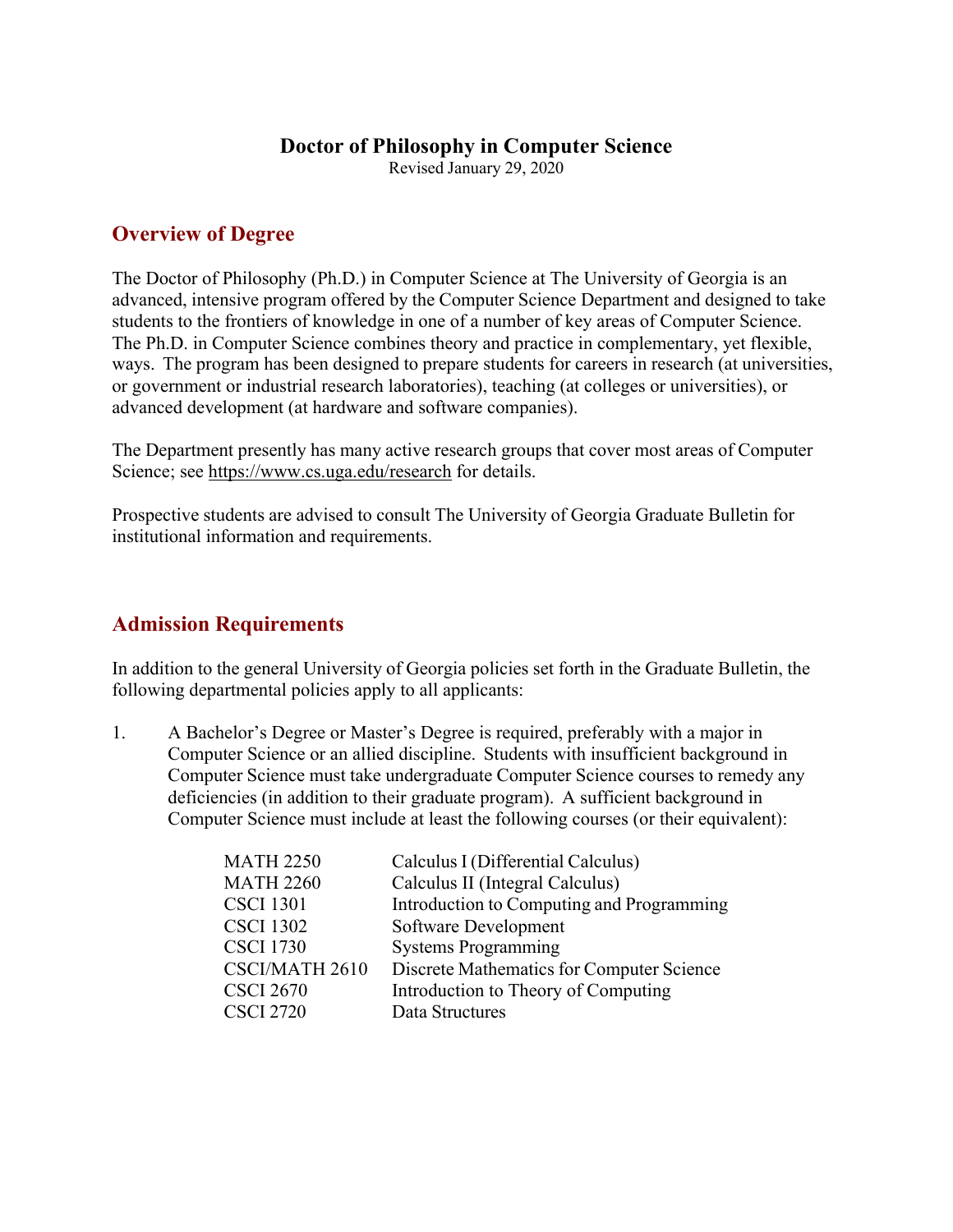- 2. Admission to this program is highly selective; students with a record of academic excellence have a better chance of acceptance. Students with exceptionally strong undergraduate records may apply for admission to the graduate program prior to fulfilling all of the above requirements.
- 3. Graduate Record Examination (GRE) test scores are required for admission consideration. International applicants also need TOEFL or IELTS official test scores.
- 4. Three letters of recommendation are required, preferably written by university professors familiar with the student's academic work and potential. If the student has work experience, one letter may be from his/her supervisor. Letters should be sent directly from the letter writer.
- 5. A one or two-page personal statement outlining the student's background, achievements, and future goals is required.
- 6. A student may include a recent copy of his/her resume as part of the application packet; however, this is not required.

#### **Graduate School Requirements**

Additional requirements are specified by the Graduate School (application fee, general application forms, all transcripts, etc.). Please see the University of Georgia Bulletin for further information. Detailed admissions information may be found at Graduate School Admissions. Printed information may be obtained by contacting the

University of Georgia Graduate School Terrell Hall 210 S. Jackson St. Athens, GA 30602

phone: 706-542-1739 fax: 706-542-6330 e-mail: gradadm@uga.edu

Applications are processed on a year-round basis. Students can be admitted for either semester (Fall or Spring). Please visit the Graduate School for application submission deadlines.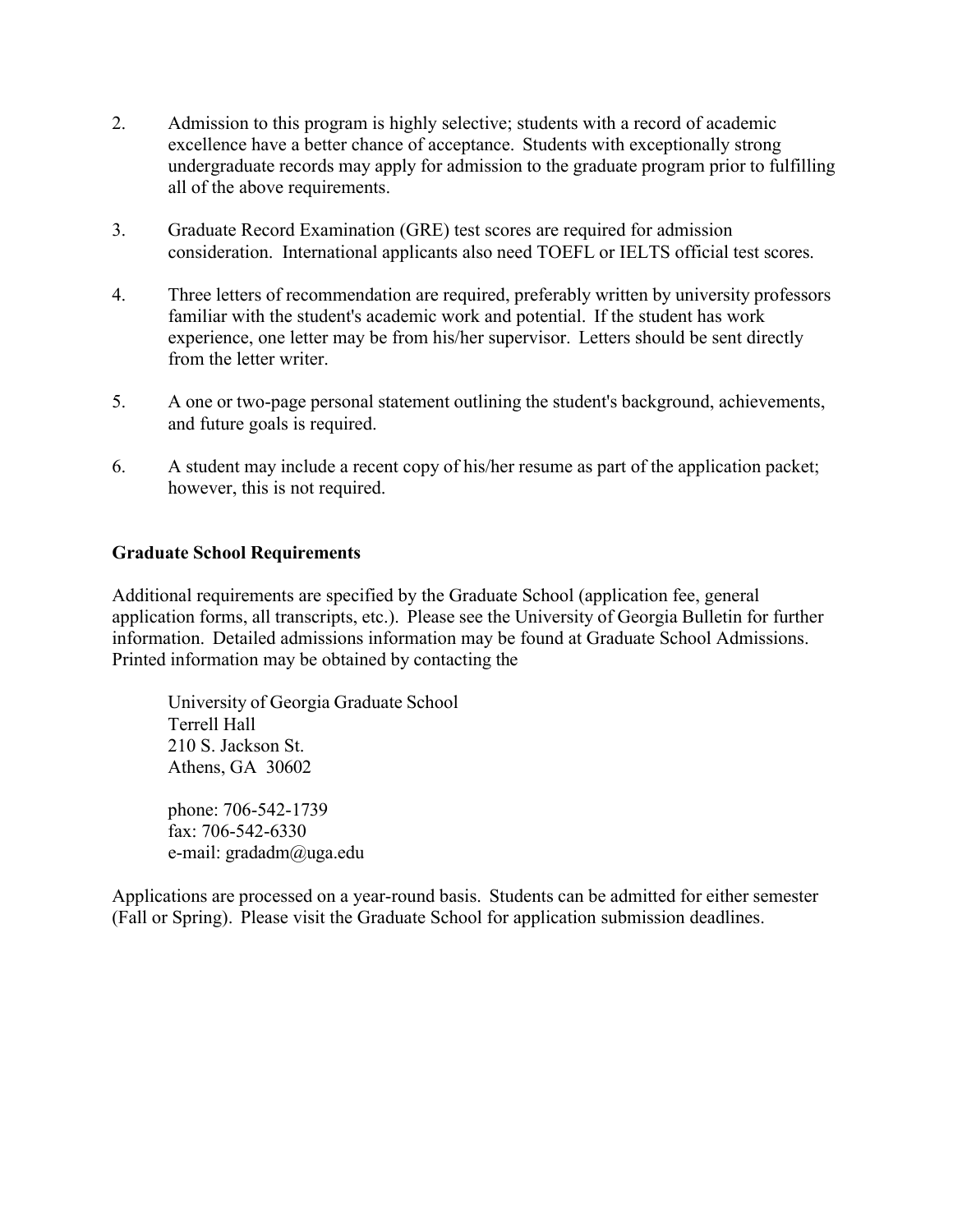# **Curriculum**

There are a number of requirements for the Ph.D. degree. Two of the requirements, the preliminary focus and the primary focus, are coursework related. Core Competency Certification, Research Skills, and Doctoral Minor are requirements managed by the student's advisory committee. Other requirements deal with advisory committee formation, procedural, and Graduate School requirements.

## **Preliminary Focus**

The preliminary focus consists of at least 12 **credit hours** of resident graduate coursework. This includes:

1. at least **12 credit hours** of Core CSCI graduate coursework at the 6000-level (see "Core Curriculum" below);

Students who have already earned an M.S. degree in Computer Science may petition the Graduate Coordinator to substitute equivalent graduate-level courses from their M.S. program for one to three Core CSCI graduate courses. Students with no previous graduate coursework or with graduate coursework that only partially covers the requirement will need to fulfill the rest of the preliminary focus requirement. Examples of situations in which a student would need to fulfill the preliminary focus requirement include: (a) students with graduate work in another discipline, (b) students with graduate coursework that does not cover all areas of the core listed below, and (c) students without previous graduate coursework. Regardless of the method used to satisfy the preliminary focus requirement, students are still responsible for Core Competency Certification.

## The students must provide relevant information on their **Doctoral Core Competency Certification Form**.

The preliminary focus requirement is designed to provide a common baseline for all students seeking to earn their Ph.D. degree at UGA. It is recommended that this requirement be met prior to moving into the primary focus area but it is possible for students to work concurrently on these two requirements. In any case, the preliminary focus requirement is in addition to the primary focus requirement. In particular, coursework taken to satisfy the preliminary focus requirement may not be used to satisfy any portion of the primary focus requirement, and vice versa.

Upon core competency certification, doctoral student must submit **Annual Progress Reports** to their major professor for approval by them and the graduate coordinator.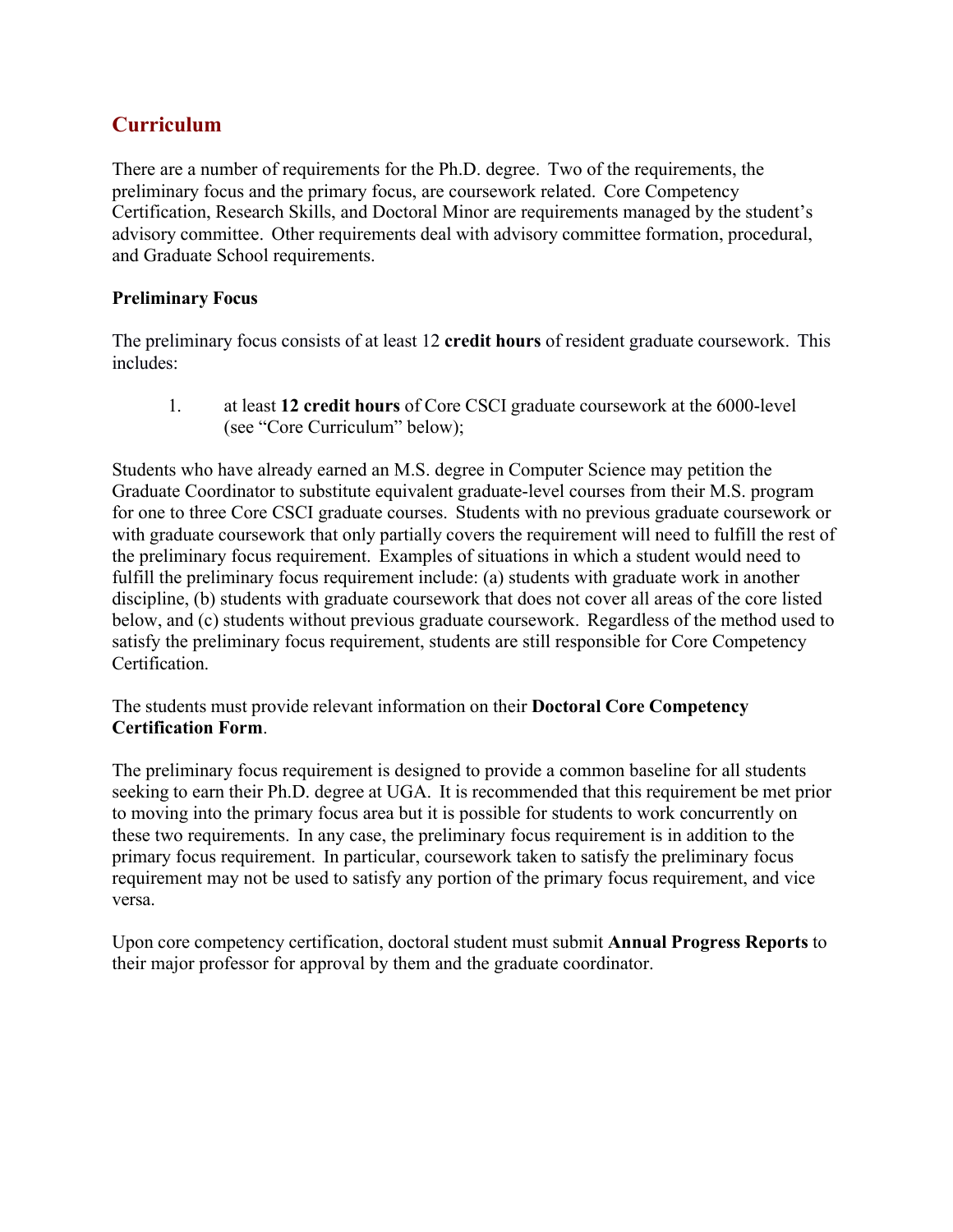## **Core Curriculum (Preliminary Focus Item #1)**

At least one course from each of the following three groups must be taken:

Group 1: Theory CSCI 6470 Algorithms CSCI 6480 Approximation Algorithms CSCI 6610 Automata and Formal Languages

Group 2: Software Design CSCI 6050 Software Engineering CSCI 6370 Database Management CSCI 6570 Compilers

Group 3: System Design

CSCI 6720 Computer Systems Architecture CSCI 6730 Operating Systems CSCI 6760 Computer Networks: Technology and Application CSCI 6780 Distributed Computing Systems

The core curriculum consists of a total of **12 credit hours**.

#### **Core Competency**

Foundational computer science knowledge (core competency) in the core areas (Groups 1, 2, and 3, above) must be exhibited by each student and certified by the student's advisory committee. This takes the form of achievement in core curriculum and completion of a short essay in their chosen area of research demonstrating technical writing and organization skills. Students entering the Ph.D. program with a previous graduate degree sufficient to cover this basic knowledge will need to work with their advisory committee to certify their core competency. Students entering the Ph.D. program without sufficient graduate background to certify core competency must fulfill the preliminary focus requirement, and then pursue certification with their advisory committee. A grade average of at least 3.56 (e.g., A-, A-, B+) must be achieved for the three core courses. Students below this average may take an additional core course and achieve a grade average of at least 3.32 (e.g., A-, B+, B+, B).

Core competency is certified by the unanimous approval of the student's Advisory Committee as well as the approval by the Graduate Coordinator. The student's advisory committee manages the core competency in cooperation with the student. Students are required to meet the core competency requirement within their first two enrolled academic semesters (excluding summer semester). **Core Competency Certification must be completed before approval of the Final Program of Study.**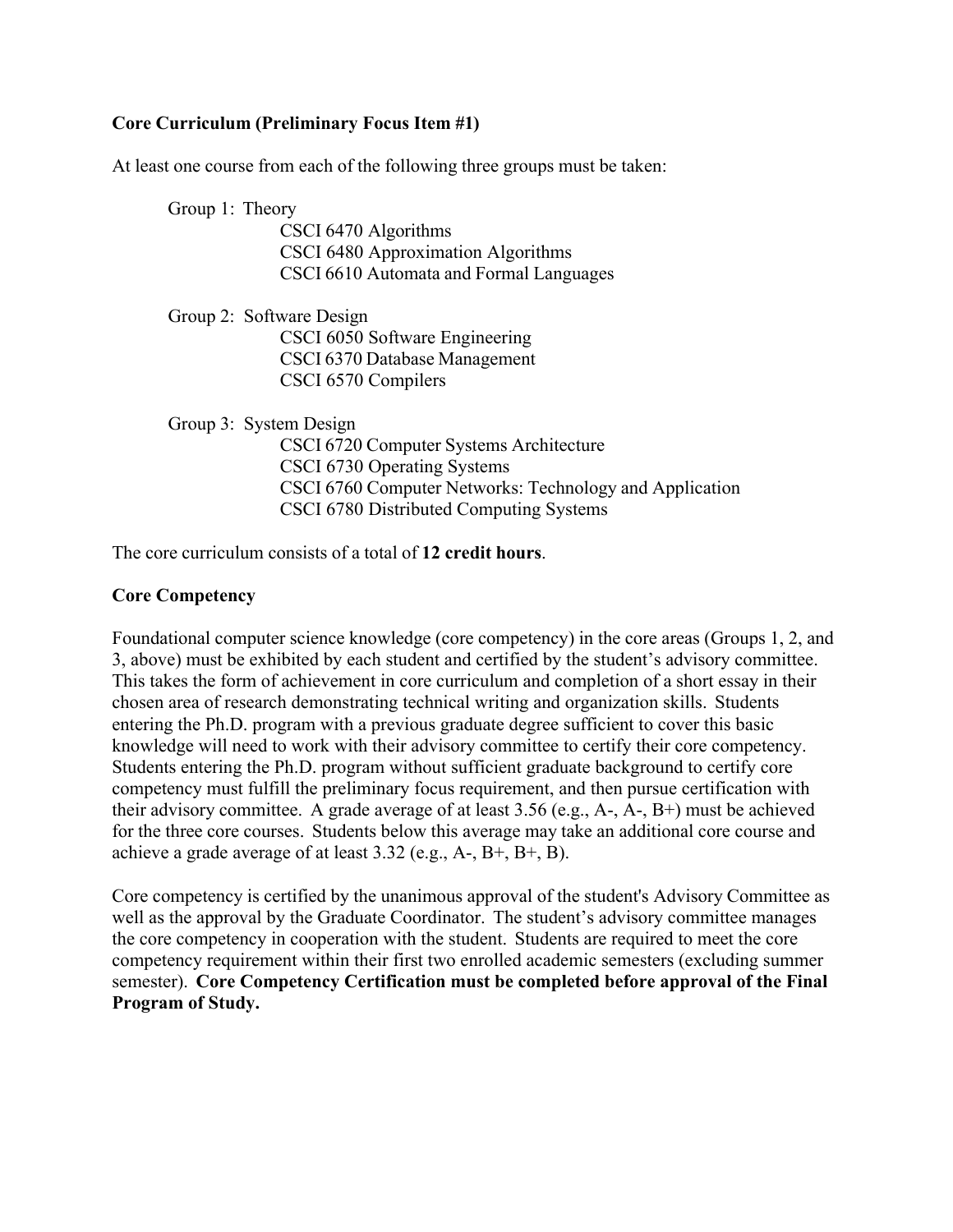#### **Primary Focus**

The primary focus consists of at least **37 credit hours** of resident graduate coursework. This includes

- 1. at least **8 credit hours** of Advanced CSCI graduate coursework at the 6000/8000 level (see "Advanced Coursework" below); the above must include 4 credit hours of coursework open only to graduate students, exclusive of 6950 and 8990, as per Graduate School Policy;
- 2. at least **16 credit hours** of CSCI 8000-level coursework (see "Advanced Coursework" below);
- 3. at least **1 credit hour** of CSCI 8990 Research Seminar (see "Research Seminar" below);
- 4. at least **6 credit hours** of coursework in **either** a doctoral minor (6000-level or above) **or** additional CSCI 6000/8000-level graduate coursework, and
- 5. at least **6 credit hours** of CSCI 9300 Doctoral Dissertation (see Doctoral Dissertation below).

CSCI 6950 and CSCI 8990 may not count towards requirements #1, #2, and #4 above. Also, no course used to fulfill part of the requirements for item #1, #2, or #4 may be used to fulfill part of another requirement (for example, item #1 hours are separate and different from item #2 hours, item #4 hours are separate and different from item #1 hours and item #2 hours).

Typically, full-time students will take 9 to 15 hours per semester. See the CSCI section of the University of Georgia Bulletin for course descriptions. A program of study should be a coherent and logical whole; it requires the approval of the student's major professor, the student's advisory committee, and the departmental graduate coordinator.

Note: **no course with a grade of C+ or lower may be included on the student's Program of Study** (see the Graduate Bulletin for other GPA constraints).

## **Advanced Coursework (Primary Focus Item #1 & #2)**

To fulfill the primary focus, students must take at least **24 credit hours** of CSCI advanced graduate coursework at the 6000/8000-level with at least **16 credit hours** at the 8000-level and **20 credit hours** of coursework open only to graduate students, as per Graduate School Policy.

Note: In no case shall a 6000-level course used to fulfill part of the advanced coursework requirement count toward the advanced coursework requirement AND the core curriculum requirement. In addition, neither CSCI 6950 nor CSCI 8990 may be used to fulfill this requirement.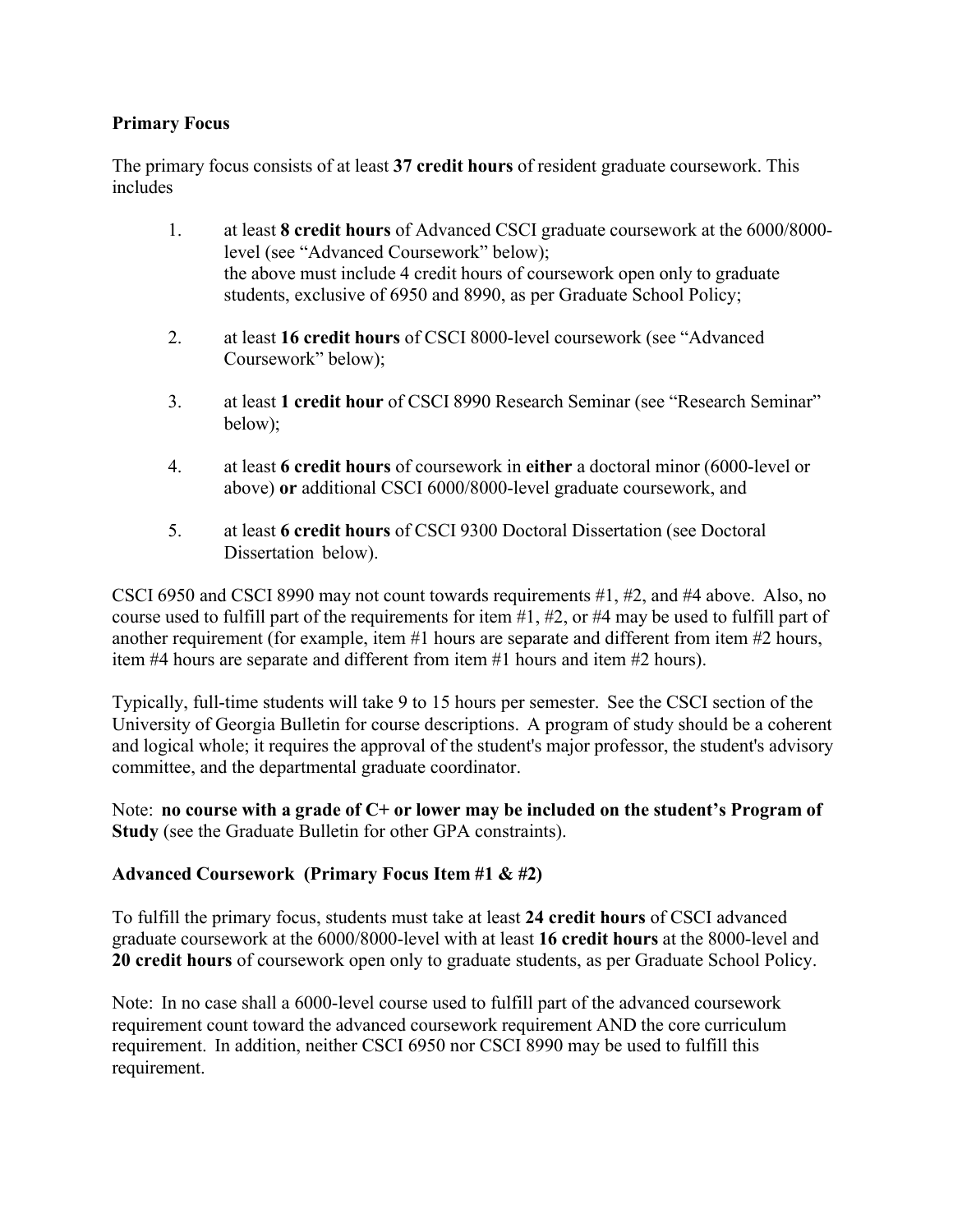At most one of the 8000-level courses may be repeated once. That course must be listed in the catalog as repeatable and syllabi from both offerings of the course must be submitted to the Graduate Coordinator with the Program of Study, showing that the two offerings differ in content.

#### **Research Seminar (Primary Focus Item #3)**

All students must take **1 credit hou**r of CSCI 8990 Research Seminar, in which they must attend weekly meetings of a research seminar and give presentations.

## **Doctoral Minor** or **Additional CSCI Concentration (Primary Focus Item #4)**

A minor, if chosen, must be composed in consultation with the student's major professor and advisory committee and approved by the graduate coordinator. A doctoral minor must consist of at least **6 credit hours** of graduate (6000-level or above) coursework from another department. Our department is particularly interested in encouraging students to pursue minors in Engineering, Computational Science, Artificial Intelligence, Biological Sciences, Chemistry, Geography, Management Information Systems, Mathematics, Physics, or Statistics.

Students wishing to entirely forego the doctoral minor must take at least 6 credit hours of additional CSCI graduate 6000/8000-level coursework, excluding CSCI 6950 and CSCI 8990.

#### **Doctoral Dissertation (Primary Focus Item #5)**

The student's dissertation must represent originality in research, independent thinking, scholarly ability, and technical mastery of a field of study. The dissertation must also demonstrate competent style and organization (see Guidelines for Theses and Dissertations). While working on his/her dissertation, the student must enroll for a minimum of **6 credit hours** of CSCI 9300 Doctoral Dissertation spread over at least 2 semesters. Students may not register for this course until they have been admitted to candidacy. Once the student's major professor has approved the final version of the dissertation, it will be distributed to the other members of the advisory committee, and a dissertation defense scheduled no sooner than three weeks after the distribution. Given a committee of size n, a student's dissertation and defense are considered approved by the department if approval has been received from at least n-1 committee members.

#### **Research Skills**

The department has no formal research skills requirement, at this time.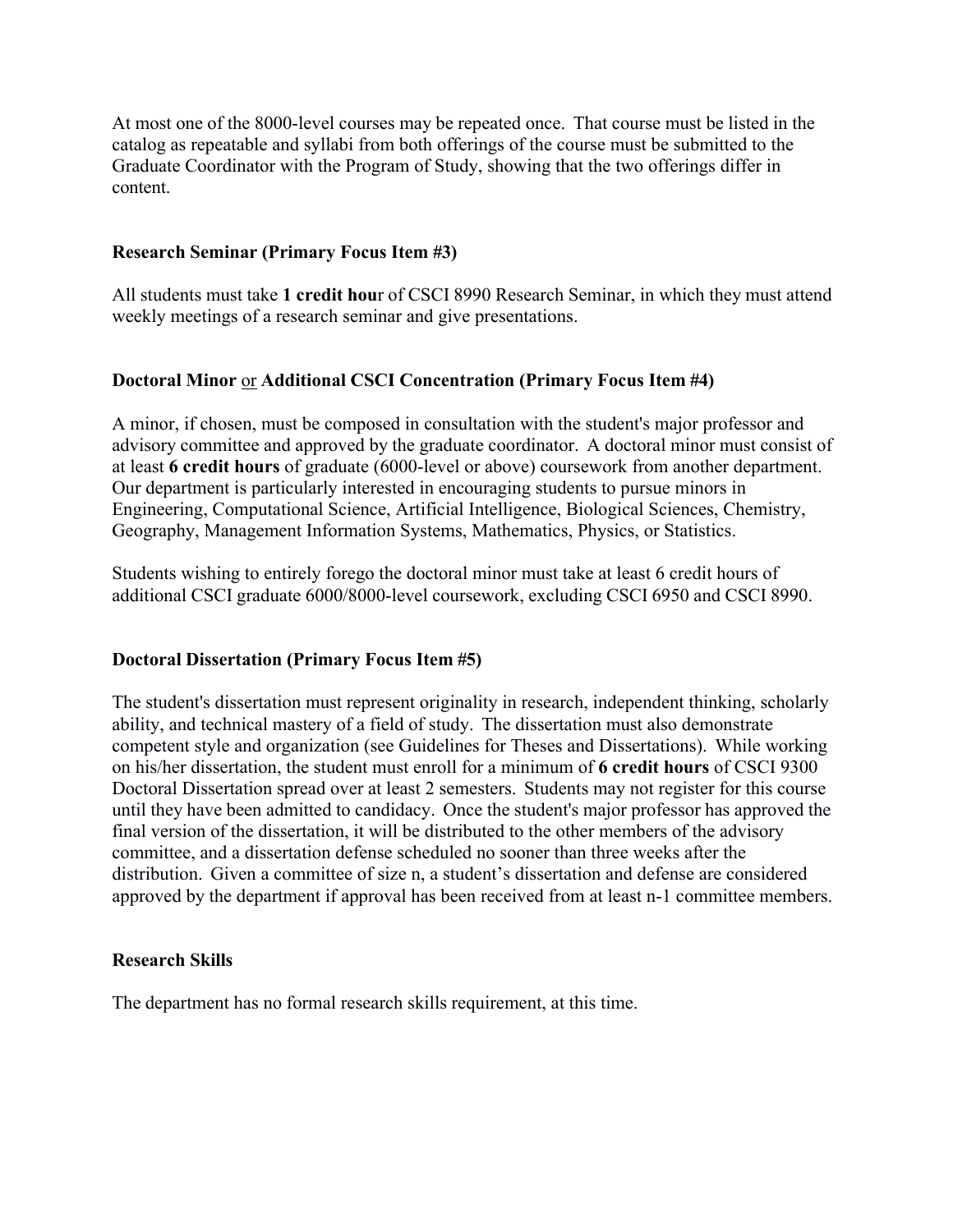#### **Advisory Committee**

A doctoral student's advisory committee shall consist of at least three members of the graduate program faculty, including the student's major professor who will chair the committee, and a minor professor from the student's doctoral minor (if the minor option is selected). A member of the graduate program faculty may be appointed as co-major professor in which case the minimum size of the advisory committee shall be four. A majority of the committee must be regular (non-courtesy and non-adjunct) faculty members of the Computer Science Department. The major professor must be a tenured/tenure-track faculty member of the Department. A doctoral student may include a regular/courtesy/adjunct member of the department as a co-major professor. The co-major professor must be a graduate program faculty member. A committee may not have more than two non-UGA affiliated members, at most one of whom may be a voting member. Any such non-UGA affiliated members must hold the terminal degree in their respective fields of study and certify their credentials with a letter and vita. The maximum size of a PhD advisory committee is six, a majority of whom must be members of the graduate program faculty.

## **Comprehensive Examination**

Before taking the Comprehensive Examination, students must have at least **one research paper** submitted to a research conference or journal.

The student must pass the Ph.D. Comprehensive Examination that covers the student's advanced coursework including the major and minor areas of study. The examination consists of two parts: a written part and an oral part. Students have at most two attempts to pass the written part. The oral part may not be attempted unless the written part has been passed. The written part may not be attempted unless the student's core competency has been certified. The exams are administered by the student's advisory committee. For more information see Ph.D. Exams: Form and Timing.

## **Admission to Candidacy**

The student is responsible for initiating an application for admission to candidacy once all requirements, except the dissertation prospectus and the dissertation, have been completed. The time limit for admission to candidacy is six years.

#### **Dissertation Planning and Prospectus**

The major professor and advisory committee shall guide the student in planning the dissertation. The student will prepare a dissertation prospectus in the form of a detailed written dissertation proposal. It should clearly define the problem to be addressed, critique the current state-of-theart, and explain the contributions to research expected by the dissertation work. CSCI 9000 Doctoral Research is taken for the exploratory research leading to the prospectus. When the major professor certifies that the dissertation prospectus is satisfactory, it must be formally considered by the advisory committee in a meeting with the student. This formal consideration may not take the place of the comprehensive oral examination.